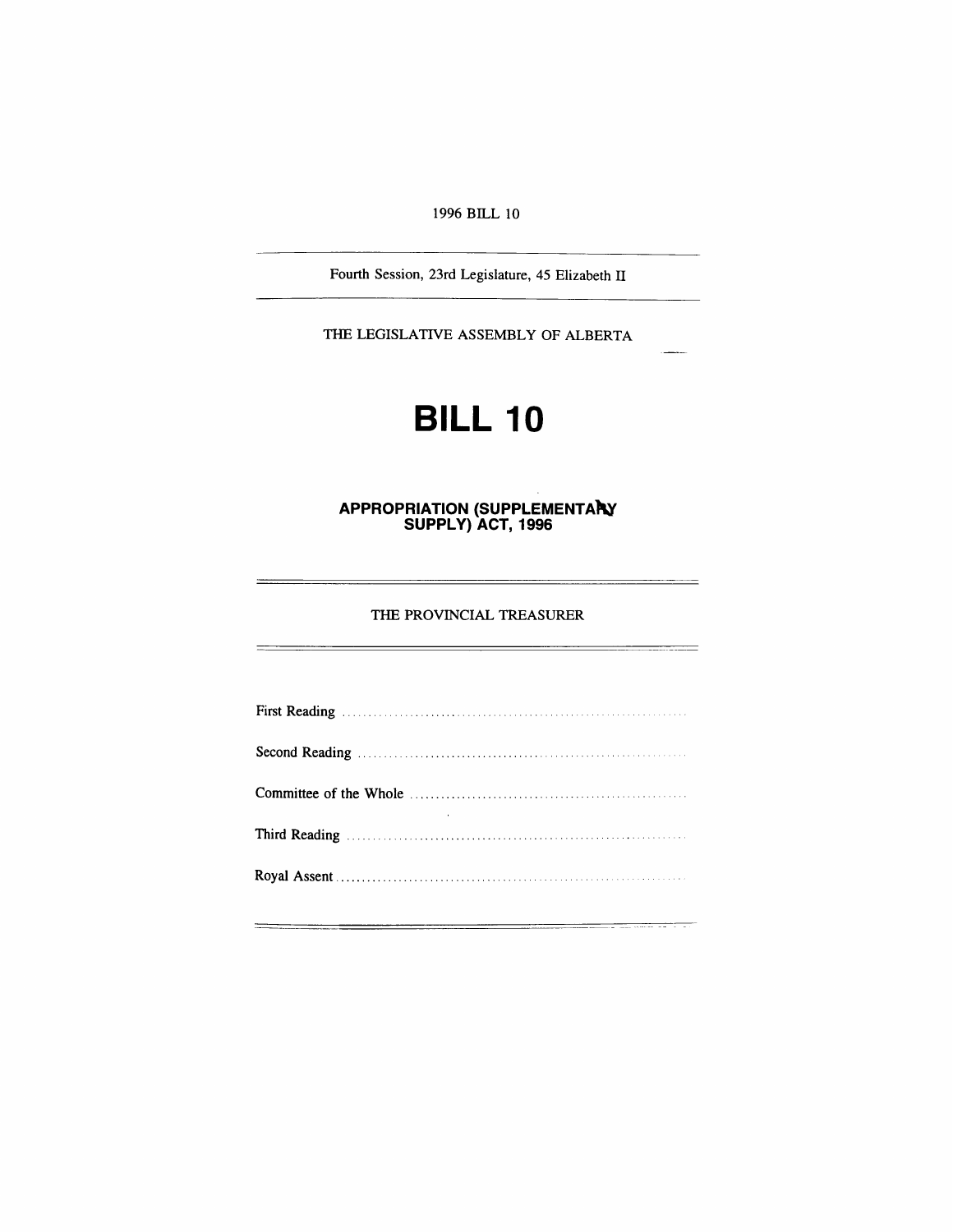*Bill 10*

## *BILL 10*

#### *1996*

#### *APPROPRIATION (SUPPLEMENTARY SUPPLY) ACT, 1996*

*(Assented to , 1996)*

#### *MOST GRACIOUS SOVEREIGN:*

*Preamble WHEREAS it appears by a Message from the Administrator of the Province of Alberta, and the Supplementary Estimates accompanying the Message, that the sums hereinafter mentioned are required to defray certain expenditures of the Public Service of Alberta not otherwise provided for during the fiscal year ending March 31, 1996, and for other purposes relating thereto:*

> *MAY IT THEREFORE PLEASE YOUR MAJESTY that it be enacted and be it enacted by the Queen's Most Excellent Majesty, by and with the advice and consent of the Legislative Assembly of Alberta, as follows:*

- *Operating expenditure 1 From the General Revenue Fund, there may be paid and applied a sum not exceeding \$77 911 000 towards defraying the further charges and expenses of the Public Service classed as operating expenditure from April 1, 1995 to March 31, 1996, not otherwise provided for, as shown in the Schedule to this Act.*
- *Capital investment 2 From the General Revenue Fund, there may be paid and applied a sum not exceeding \$2 700 000 towards defraying the further charges and expenses of the Public Service classed as capital investment from April 1, 1995 to March 31, 1996, not otherwise provided for, as shown in the Schedule to this Act.*
- *Non-budgetary disbursements 3 From the General Revenue Fund, there may be paid and applied a sum not exceeding \$500 000 towards defraying the further charges and expenses of the Public Service classed as non-budgetary disbursements from April 1, 1995 to March 31,*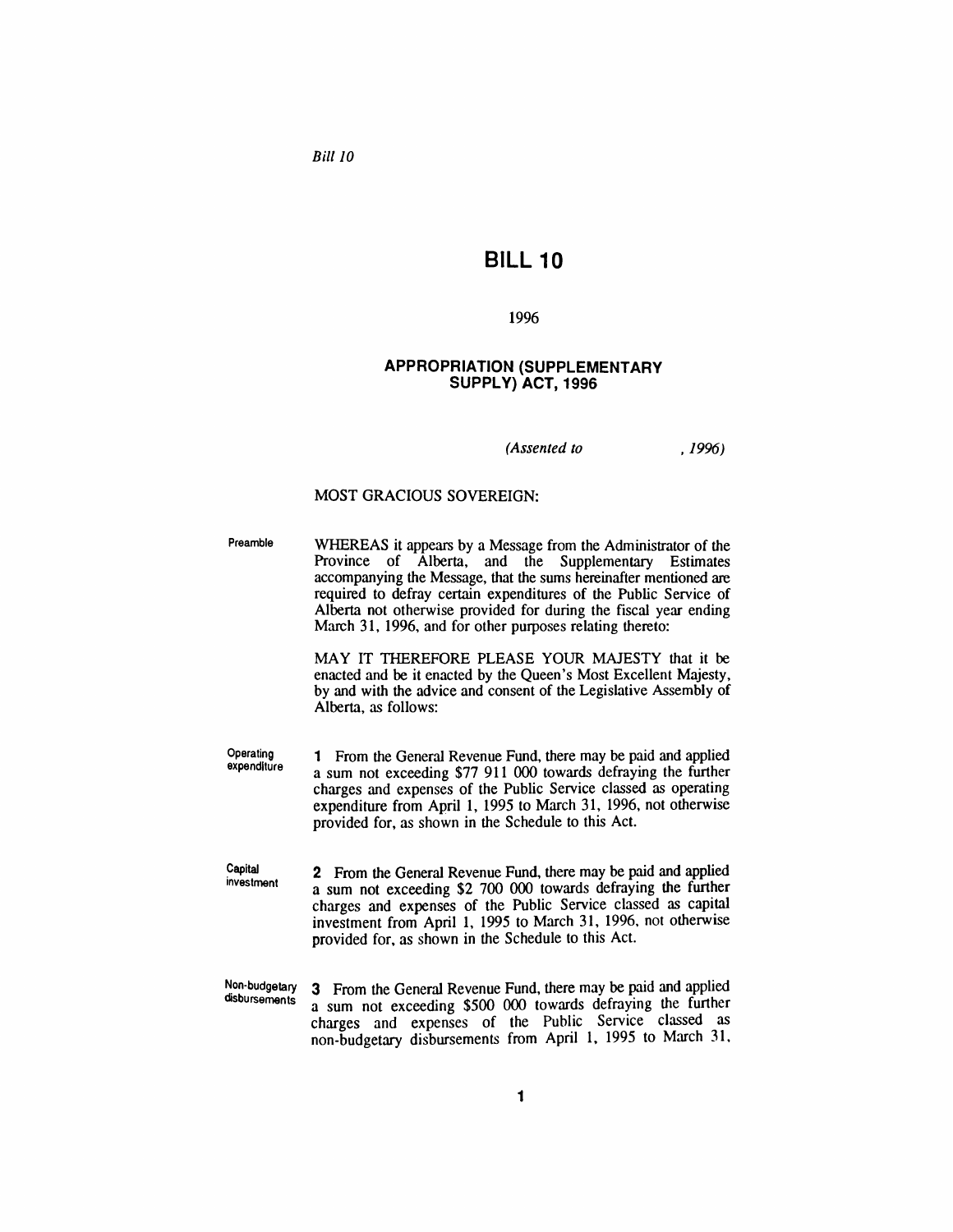*1996, not otherwise provided for, as shown in the Schedule to this Act.*

*Accountability 4 The due application of all money expended under this Act shall be accounted for.*